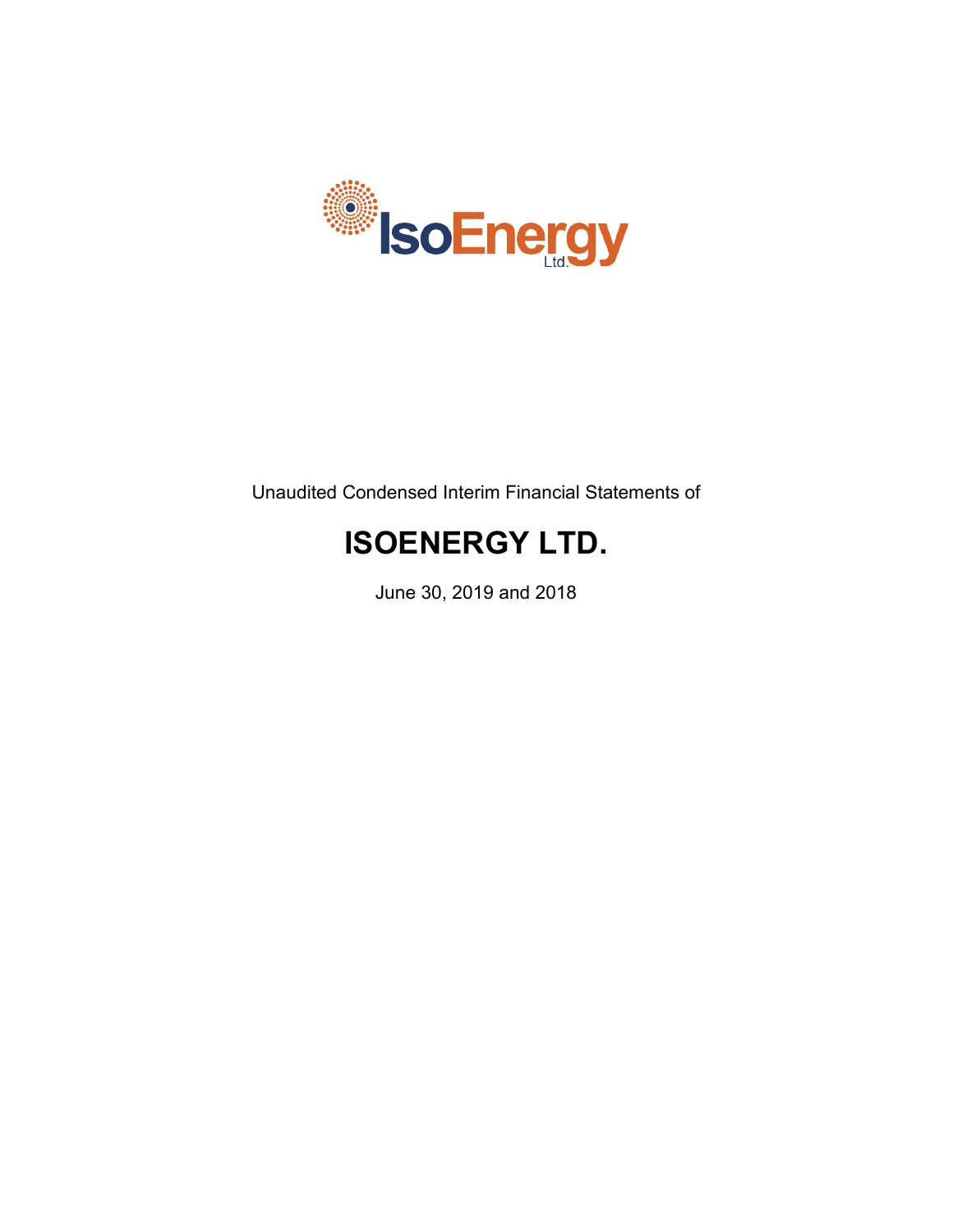## **ISOENERGY LTD. CONDENSED INTERIM STATEMENTS OF FINANCIAL POSITION**

(Unaudited) (Expressed in Canadian Dollars) As at

|                                          | <b>Note</b>    | June 30, 2019    | December 31, 2018 |
|------------------------------------------|----------------|------------------|-------------------|
| <b>ASSETS</b>                            |                |                  |                   |
| Current                                  |                |                  |                   |
| Cash                                     |                | \$<br>3,448,058  | \$<br>6,405,256   |
| Accounts receivable                      |                | 103,942          | 65,492            |
| Prepaid expenses                         |                | 238,994          | 89,317            |
|                                          |                | 3,790,994        | 6,560,065         |
| <b>Non-Current</b>                       |                |                  |                   |
| Deposit                                  |                | 9,274            | 9,274             |
| Property and equipment                   | 5              | 267,715          | 28,198            |
| Exploration and evaluation assets        | 6              | 45,876,136       | 43,473,242        |
| <b>TOTAL ASSETS</b>                      |                | \$<br>49,944,119 | \$<br>50,070,779  |
|                                          |                |                  |                   |
| <b>LIABILITIES</b>                       |                |                  |                   |
| <b>Current</b>                           |                |                  |                   |
| Accounts payable and accrued liabilities |                | \$<br>635,632    | \$<br>266,364     |
| Current portion of lease liability       | $\overline{7}$ | 65,211           |                   |
| Flow-through share premium liability     | 8              | 242,166          | 550,392           |
|                                          |                | 943,009          | 816,756           |
| <b>Non-Current</b>                       |                |                  |                   |
| Long-term lease liability                | 7              | 170,244          |                   |
| Deferred income tax liability            |                | 597,007          | 199,366           |
| <b>TOTAL LIABILITIES</b>                 |                | 1,710,260        | 1,016,122         |
| <b>EQUITY</b>                            |                |                  |                   |
| Share capital                            | 10             | 52,533,694       | 52,533,694        |
| Share option reserve                     | 10             | 3,258,232        | 3,075,648         |
| Warrant reserve                          | 10             | 305,937          | 305,937           |
| Deficit                                  |                | (7,864,004)      | (6,860,622)       |
| <b>TOTAL EQUITY</b>                      |                | 48,233,859       | 49,054,657        |
|                                          |                |                  |                   |
| <b>TOTAL LIABILITIES AND EQUITY</b>      |                | \$<br>49,944,119 | \$<br>50,070,779  |

**Nature of operations (Note 2) Commitments (Notes 7 and 8)**

The accompanying notes are an integral part of the condensed interim financial statements These condensed interim financial statements were authorized for issue by the Board of Directors on August 7, 2019

**Craig Parry, CEO, Director Trevor Thiele, Director**

**"***Craig Parry***" "***Trevor Thiele***"**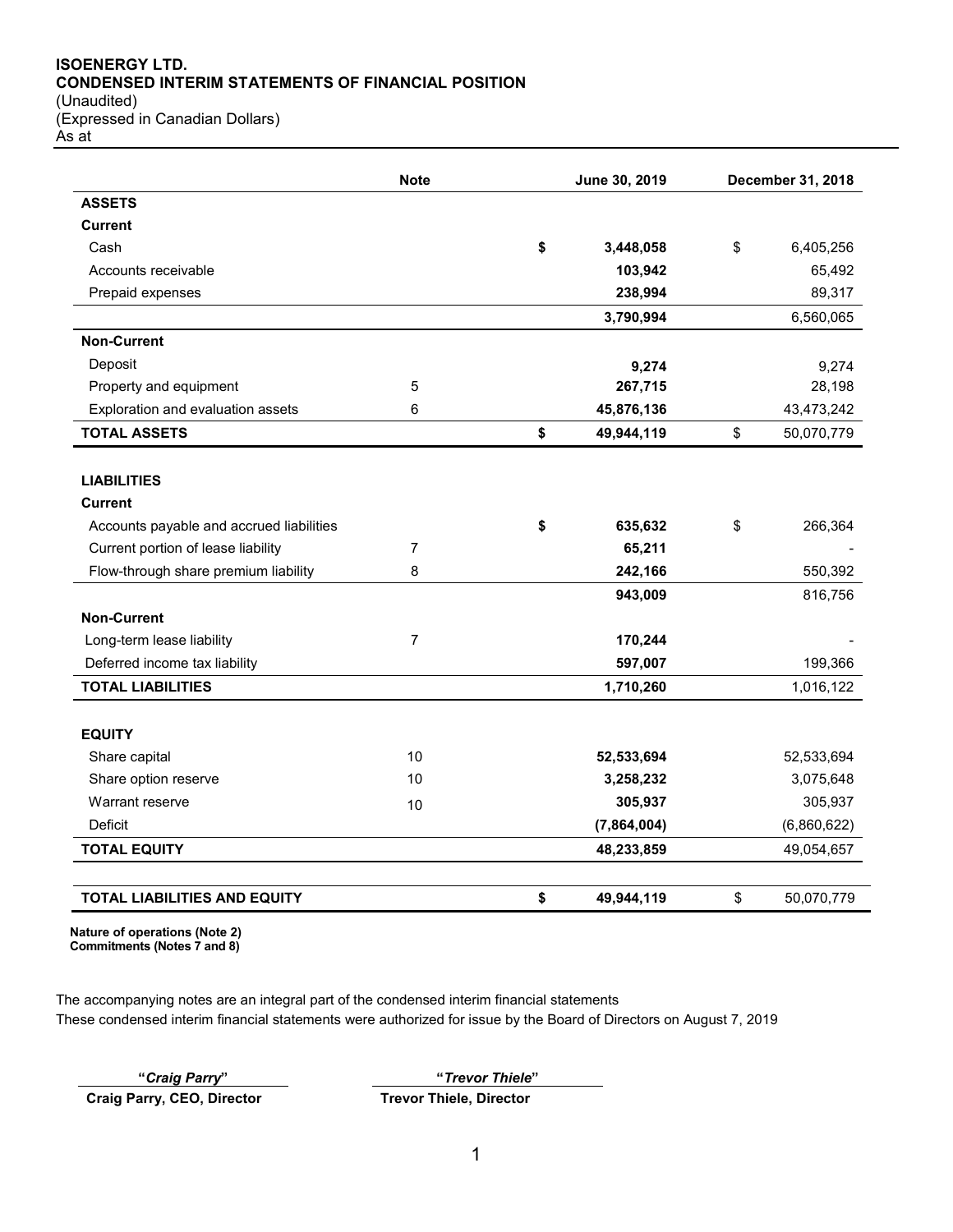# **ISOENERGY LTD. CONDENSED INTERIM STATEMENTS OF LOSS AND COMPREHENSIVE LOSS** (Unaudited)

(Expressed in Canadian Dollars)

For the three and six months ended June 30

|                                                                                |             | For the three months ended June 30 |                  | For the six months ended June 30 |    |            |
|--------------------------------------------------------------------------------|-------------|------------------------------------|------------------|----------------------------------|----|------------|
|                                                                                | <b>Note</b> | 2019                               | 2018             | 2019                             |    | 2018       |
| <b>General and administrative costs</b>                                        |             |                                    |                  |                                  |    |            |
| Share-based compensation<br>Administrative salaries, contract and              | 10,11       | \$<br>63,287                       | \$<br>(16, 706)  | \$<br>126,385                    | \$ | 116,896    |
| director fees                                                                  | 11          | 144,131                            | 146,415          | 305,767                          |    | 323,294    |
| Investor relations                                                             |             | 103,942                            | 25,845           | 208,256                          |    | 92,096     |
| Office and administrative                                                      |             | 35,446                             | 29,484           | 81,890                           |    | 71,500     |
| Professional fees                                                              |             | 29,356                             | 78,176           | 89,844                           |    | 114,108    |
| Travel                                                                         |             | 45,388                             | 32,207           | 71,204                           |    | 68,279     |
| Public company costs                                                           |             | 25,276                             | 29,216           | 46,228                           |    | 68,584     |
| Depreciation expense                                                           |             | 15,173                             | 1,076            | 30,346                           |    | 2,152      |
| <b>Total general and administrative</b><br>costs                               |             | (461,999)                          | (325, 713)       | (959, 920)                       |    | (856,909)  |
| Interest income                                                                |             | 19,166                             | 7,972            | 37,118                           |    | 14,909     |
| Interest on lease liability                                                    | 7           | (3, 124)                           |                  | (6,318)                          |    |            |
| Rental income                                                                  |             | 7,577                              |                  | 15,153                           |    |            |
| Loss from operations<br>Deferred income tax recovery                           |             | (438, 380)                         | (317, 741)       | (913, 967)                       |    | (842,000)  |
| (expense)                                                                      | 9           | (12, 134)                          | 62,605           | (89, 415)                        |    | 53,573     |
| Loss and comprehensive loss                                                    |             | \$<br>(450, 514)                   | \$<br>(255, 136) | \$<br>(1,003,382)                | \$ | (788, 427) |
| Loss per common share - basic<br>and diluted                                   |             | \$<br>(0.01)                       | \$<br>(0.01)     | \$<br>(0.01)                     | \$ | (0.02)     |
| Weighted average number of<br>common shares outstanding -<br>basic and diluted |             | 68,363,868                         | 53,808,742       | 68,363,868                       |    | 49,990,145 |

The accompanying notes are an integral part of the condensed interim financial statements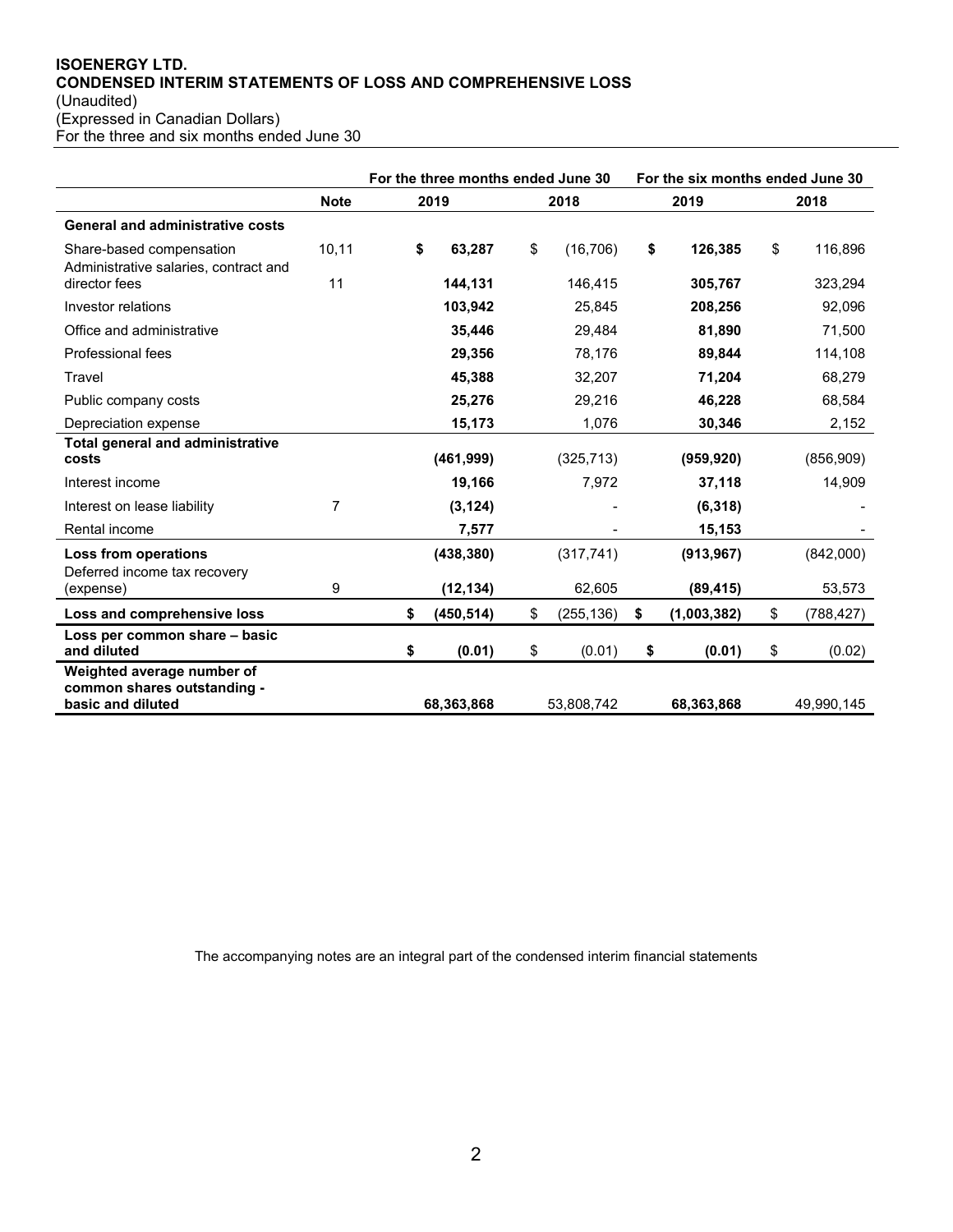## **ISOENERGY LTD. CONDENSED INTERIM STATEMENTS OF CHANGES IN EQUITY** (Unaudited) (Expressed in Canadian Dollars)

|                                                   | <b>Note</b> | Number of<br>Common<br><b>Shares</b> | <b>Share</b><br>Capital | <b>Option</b><br>reserve | Warrant<br>reserve | <b>Deficit</b> | <b>Total</b> |
|---------------------------------------------------|-------------|--------------------------------------|-------------------------|--------------------------|--------------------|----------------|--------------|
| Balance as at January 1, 2018                     |             | 46,060,548                           | \$44,594,869            | \$2,421,449              | \$<br>٠            | \$(5,028,341)  | \$41,987,977 |
| Shares issued for cash                            | 10          | 4,800,520                            | 1,962,687               |                          | 192,021            |                | 2,154,708    |
| Premium on flow-through<br>shares                 |             | $\blacksquare$                       | (234, 500)              |                          | $\blacksquare$     |                | (234, 500)   |
| Share issue cost<br>Shares issued for exploration |             | $\blacksquare$                       | (32, 172)               |                          |                    |                | (32, 172)    |
| and evaluation assets                             | 10          | 4,330,000                            | 1,632,050               |                          |                    |                | 1,632,050    |
| Share-based payments                              | 10          |                                      |                         | 212,821                  | $\blacksquare$     |                | 212,821      |
| Loss for the period                               |             |                                      |                         |                          | $\blacksquare$     | (788, 427)     | (788, 427)   |
| Balance as at June 30, 2018                       |             | 55,191,068                           | \$47,922,934            | \$2,634,270              | \$<br>192,021      | \$ (5,816,768) | \$44,932,457 |
|                                                   |             |                                      |                         |                          |                    |                |              |
| Balance as at January 1, 2019                     |             | 68,363,868                           | \$52,533,694            | \$3,075,648              | \$<br>305,937      | \$(6,860,622)  | \$49,054,657 |
| Share-based payments                              | 10          |                                      |                         | 182,584                  |                    |                | 182,584      |
| Loss for the period                               |             |                                      |                         |                          | $\blacksquare$     | (1,003,382)    | (1,003,382)  |
| Balance as at June 30, 2019                       |             | 68,363,868                           | \$52,533,694            | \$3,258,232              | \$<br>305,937      | \$(7,864,004)  | \$48,233,859 |

The accompanying notes are an integral part of the condensed interim financial statements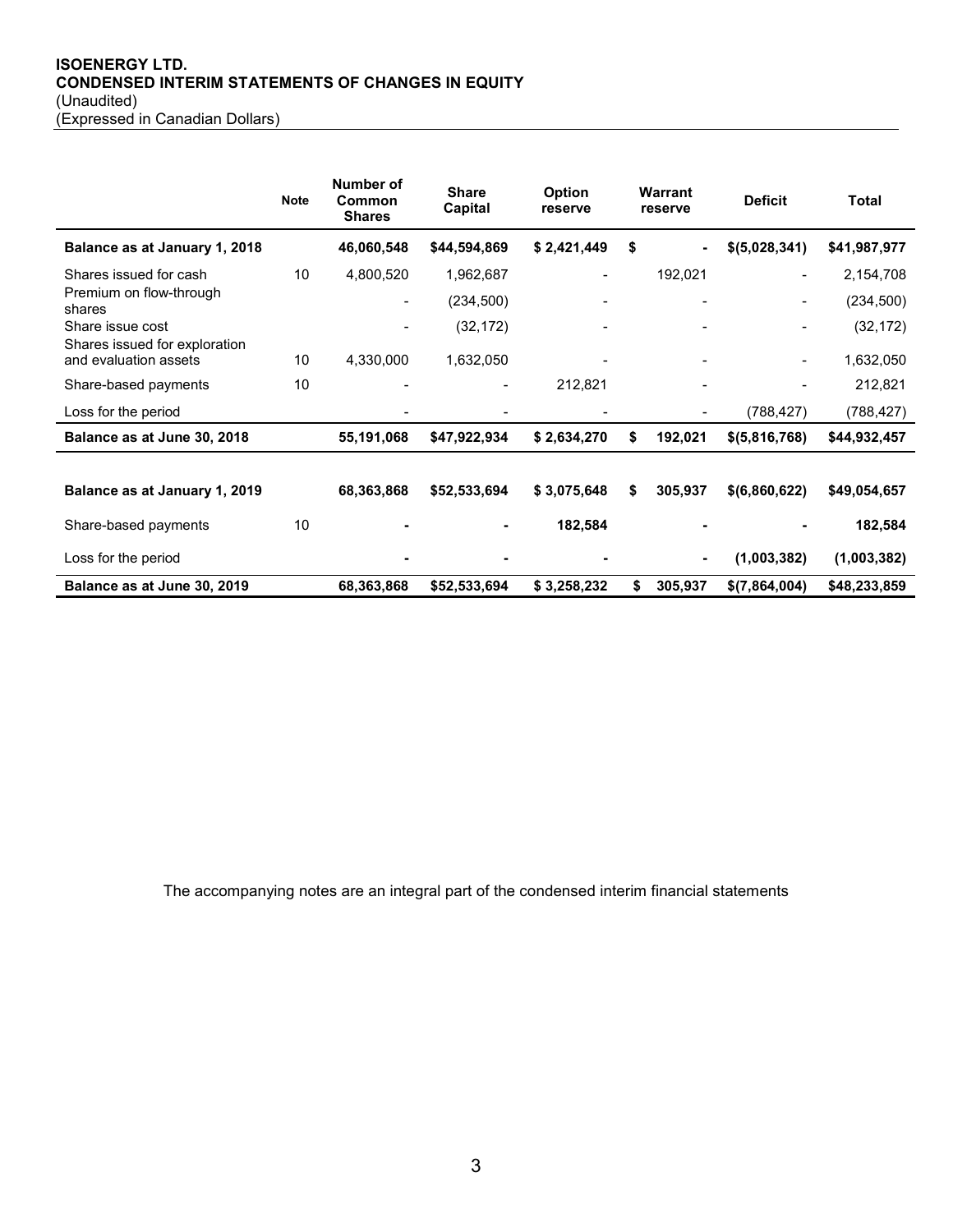## **ISOENERGY LTD. CONDENSED INTERIM STATEMENTS OF CASH FLOWS** (Unaudited) (Expressed in Canadian Dollars) For the six months ended June  $30$

|                                                      | 2019                | 2018               |
|------------------------------------------------------|---------------------|--------------------|
| Cash flows from (used in) operating activities       |                     |                    |
| Loss for the period                                  | \$<br>(1,003,382)   | \$<br>(788, 427)   |
| Items not involving cash:                            |                     |                    |
| Share-based payments                                 | 126,385             | 116,896            |
| Deferred income tax (recovery) expense               | 89,415              | (53, 573)          |
| Depreciation expense                                 | 30,346              | 2,152              |
| Interest on lease liability                          | 6,318               |                    |
| Changes in non-cash working capital                  |                     |                    |
| Account receivable                                   | (38, 450)           | 7,324              |
| Prepaid expenses                                     | (149, 678)          | (50, 133)          |
| Deposits<br>Accounts payable and accrued liabilities | (174, 622)          | (3,822)<br>191,506 |
|                                                      | \$<br>(1, 113, 668) | \$<br>(578, 077)   |
|                                                      |                     |                    |
| Cash flows used in investing activities              |                     |                    |
| Additions to exploration and evaluation assets       | \$<br>(1,795,052)   | \$<br>(253, 247)   |
| Acquisition of exploration and evaluation assets     | (3,767)             | (1,208,196)        |
| Additions to equipment                               | (14, 336)           |                    |
|                                                      | \$<br>(1,813,155)   | \$<br>(1,461,443)  |
| Cash flows from (used in) financing activities       |                     |                    |
| Shares issued                                        | \$                  | \$<br>2,154,708    |
| Share issuance costs                                 |                     | (41, 112)          |
| Lease liability payments:                            |                     |                    |
| Principal                                            | (24, 057)           |                    |
| Interest                                             | (6, 318)            |                    |
|                                                      | \$<br>(30, 375)     | \$<br>2,113,596    |
|                                                      |                     |                    |
| Change in cash                                       | \$<br>(2,957,198)   | \$<br>74,076       |
| Cash, beginning of period                            | 6,405,256           | 3,324,582          |
| Cash, end of period                                  | \$<br>3,448,058     | \$<br>3,398,658    |

The accompanying notes are an integral part of the condensed interim financial statements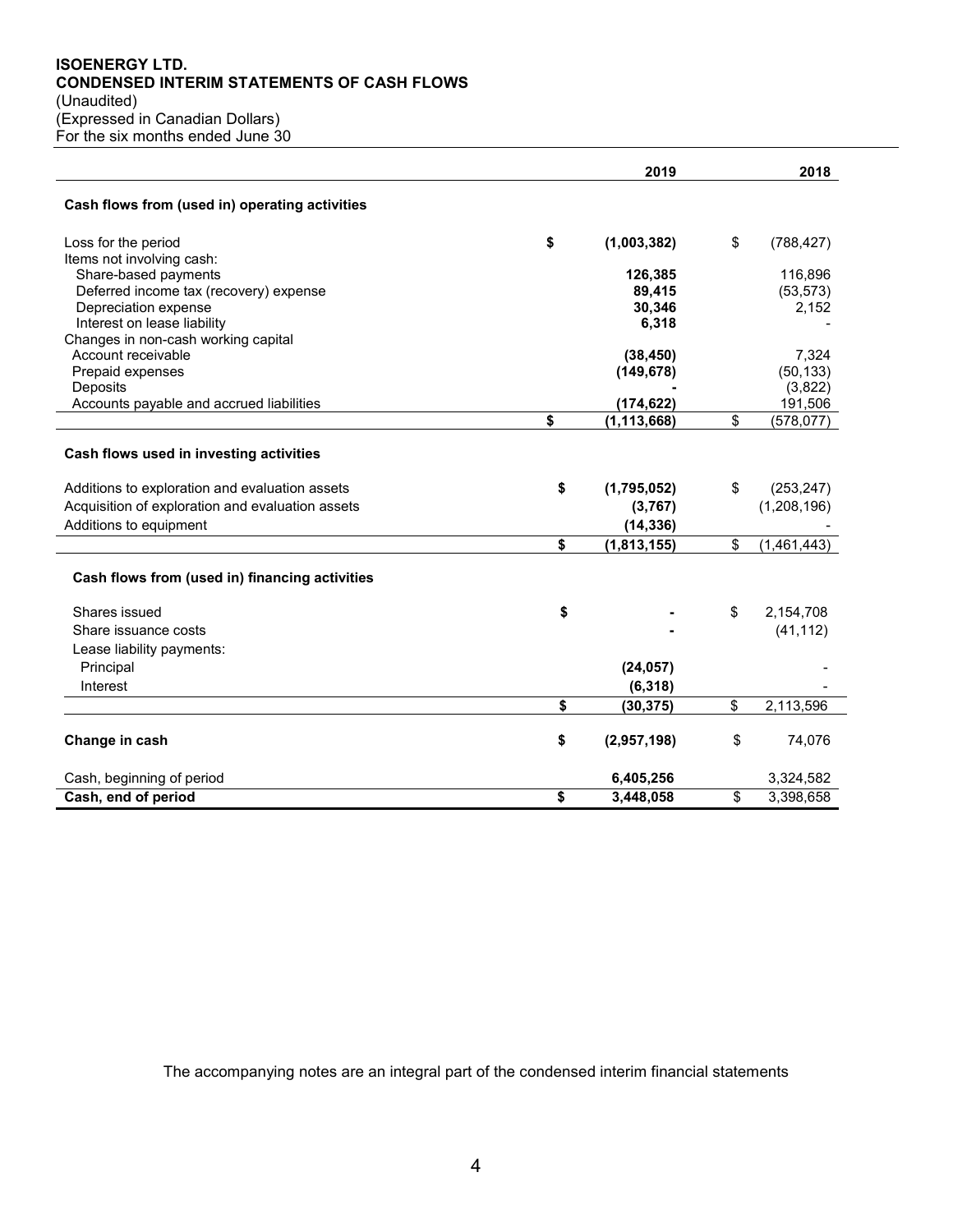## **1. REPORTING ENTITY**

IsoEnergy Ltd. including its subsidiaries and predecessor companies (as described below, "**IsoEnergy**", or the "**Company**") is an exploration stage entity engaged in the acquisition, exploration and evaluation of uranium properties in Canada. The Company's registered and records office is located on the 10<sup>th</sup> Floor, 595 Howe Street, Vancouver, BC, V6C 2TS. The Company's common shares are listed on the TSX Venture Exchange (the "**TSXV**").

As of June 30, 2019, the Company did not have any subsidiaries and NexGen Energy Ltd ("**NexGen**") holds 53.35% of IsoEnergy's outstanding common shares.

## **2. NATURE OF OPERATIONS**

As an exploration stage company, the Company does not have revenues and historically has recurring operating losses. As at June 30, 2019, the Company had accumulated losses of \$7,864,004 and working capital of \$3,090,151 (working capital is defined as current assets less accounts payable and accrued liabilities and the current portion lease liability). The Company depends on external financing for its operational expenses.

The business of exploring for and mining of minerals involves a high degree of risk. As an exploration company, IsoEnergy is subject to risks and challenges similar to companies at a comparable stage. These risks include, but are not limited to, negative operating cash flow and dependence on third party financing; the uncertainty of additional financing; the limited operating history of IsoEnergy; the lack of known mineral resources or reserves; the influence of a large shareholder; alternate sources of energy and uranium prices; aboriginal title and consultation issues; risks related to exploration activities generally; reliance upon key management and other personnel; title to properties; uninsurable risks; conflicts of interest; permits and licenses; environmental and other regulatory requirements; political regulatory risks; competition; and the volatility of share prices.

These financial statements have been prepared using IFRS applicable to a going concern, which assumes that the Company will be able to realize its assets and discharge its liabilities in the normal course of business for the foreseeable future. The ability of the Company to continue as a going concern is dependent on its ability to obtain financing and achieve future profitable operations.

The underlying value of IsoEnergy's exploration and evaluation assets is dependent upon the existence and economic recovery of mineral resources or reserves and is subject to, but not limited to, the risks and challenges identified above. Changes in future business conditions or the failure to raise additional funds could require the Company to reduce its planned activities or require material write-downs of the carrying value of IsoEnergy's exploration and evaluation assets.

# **3. BASIS OF PRESENTATION**

## **Statement of Compliance**

These condensed interim financial statements for the three and six months ended June 30, 2019, including comparatives, have been prepared in accordance with International Accounting Standard ("**IAS**") 34 Interim Financial Reporting. They do not include all of the information required by International Financial Reporting Standards ("**IFRS**") for annual financial statements and should be read in conjunction with the audited annual financial statements for the year ended and as at December 31, 2018.

## **Basis of Presentation**

These condensed interim financial statements have been prepared on a historical cost basis, except for certain financial instruments which have been measured at fair value. In addition, these condensed interim financial statements have been prepared using the accrual basis of accounting except for cash flow information. All monetary references expressed in these financial statements are references to Canadian dollar amounts ("\$"). These financial statements are presented in Canadian dollars, which is the functional currency of the Company.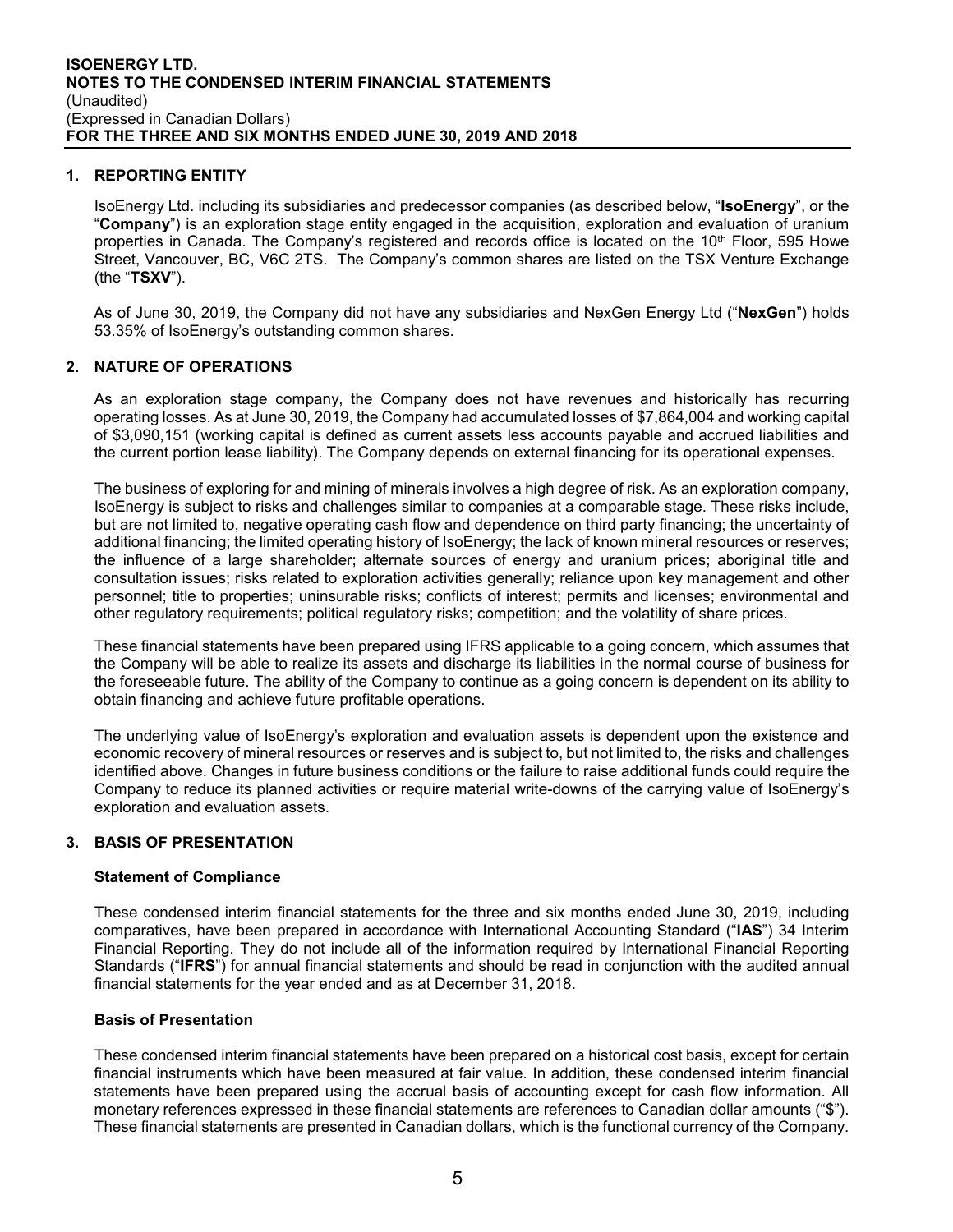## **3. BASIS OF PRESENTATION (continued)**

#### **Critical accounting judgments, estimates and assumptions**

The preparation of the condensed interim financial statements requires management to make judgments, estimates and assumptions that affect the reported amounts of assets, liabilities, and contingent liabilities at the date of the financial statements and the reported amounts of revenues and expenses during the reporting period. Estimates and assumptions are continuously evaluated and are based on management's experience and other factors, including expectations of future events that are believed to be reasonable in the circumstances. Uncertainty about these judgments, estimates and assumptions could result in outcomes that require a material adjustment to the carrying amount of the asset or liability affected in future periods.

Information about significant areas of judgement and estimation uncertainty considered by management in preparing the financial statements are set out in Note 3 to the audited financial statements for the period ended December 31, 2018 and have been consistently followed in preparation of these condensed interim financial statements.

## **4. SIGNIFICANT ACCOUNTING POLICIES**

The accounting policies followed by the Company are set out in Note 4 to the audited financial statements for the year ended December 31, 2018 and have been consistently followed in preparation of these condensed interim financial statements except as noted below.

#### **New standards adopted:**

The Company has applied IFRS16 *Leases* ("**IFRS 16**"), effective January 1, 2019 using the modified retrospective approach and therefore the comparative information has not been restated and continues to be reported under IAS 17 *Leases* and IFRIC 4 *Determining whether an arrangement contains a lease.*

For the purpose of applying the modified retrospective approach to its office lease, the Company elected to measure the right-of-use asset at an amount equal to the lease liability at the date of initial application. At January 1, 2019, the Company recognized a right-of-use asset (Note 5) and lease liability of \$259,512 (Note 7) in respect of its office lease.

#### **Policy applicable from January 1, 2019**

At inception of a contract, the Company assesses whether a contract is, or contains, a lease. A contract is, or contains, a lease if the contract conveys the right to control the use of an identified asset for a period of time in exchange for consideration. To assess whether a contract conveys the right to control the use of an identified asset, the Company assesses whether:

- The contract involves the use of an identified asset
- The Company has the right to obtain substantially all of the economic benefits from the use of the asset throughout the period of use; and
- The Company has the right to direct the use of the asset.

As a lessee, the Company recognizes a right-of-use asset and a lease liability at the lease commencement date. The right-of-use asset is initially measured at cost, which comprises the initial amount of the lease liability adjusted for any lease payments made at or before the commencement date, plus any initial direct costs incurred and an estimate of costs to dismantle and remove the underlying asset or to restore the underlying asset or the site on which it is located, less any lease incentives received.

The right-of-use asset is subsequently depreciated using the straight-line method from the commencement date to the earlier of the end of the useful life of the right-of-use asset or the end of the lease term. The estimated useful lives of the right-of-use assets are determined on the same basis as those of the property and equipment. In addition, the right-of-use asset is periodically reduced by impairment losses, if any, and adjusted for certain remeasurements of the lease liability.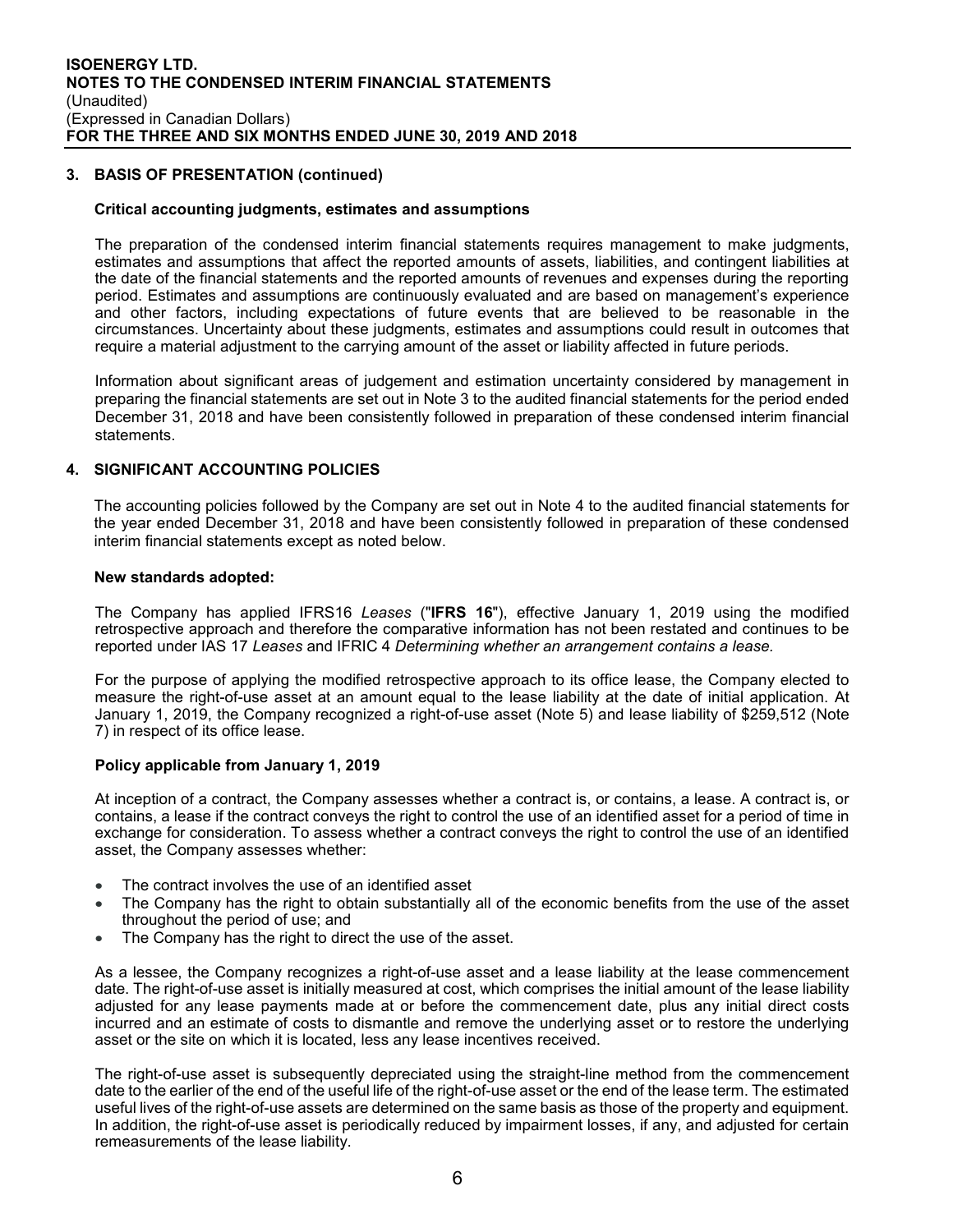#### **4. SIGNIFICANT ACCOUNTING POLICIES (continued)**

The lease liability is initially measured at the present value of the lease payments that are not paid at the commencement date, discounted using the interest rate implicit in the lease or, if that rate cannot be readily determined, the Company's incremental borrowing rate. Generally, the Company uses its incremental borrowing rate as the discount rate.

The lease liability is measured at amortized cost using the effective interest method.

The Company presents the right-of-use asset related to its office lease in property and equipment.

#### **Short-term leases and leases of low-value assets**

The Company has elected not to recognize right-of-use assets and lease liabilities for short-term leases that have a lease term of 12 months or less and leases of low-value assets. The Company recognizes the lease payments associated with these leases as an expense on a straight-line basis over the lease term.

#### **Subleased office space**

When the Company acts as a lessor, it determines at lease inception whether each lease is a finance lease or an operating lease.

To classify each lease, the Company makes an overall assessment of whether the lease transfers substantially all of the risks and rewards incidental to ownership of the underlying asset. If this is the case, then the lease is a finance lease; if not it is an operating lease. As part of this assessment, the Company considers certain indicators such as whether the lease is for the major part of the economic life of the asset.

When the Company is an intermediate lessor, it accounts for its interests in the head lease and the sub-lease separately. It assesses the lease classification of the sub-lease by reference to the right-of-use asset arising from the head lease, not with reference to the underlying asset.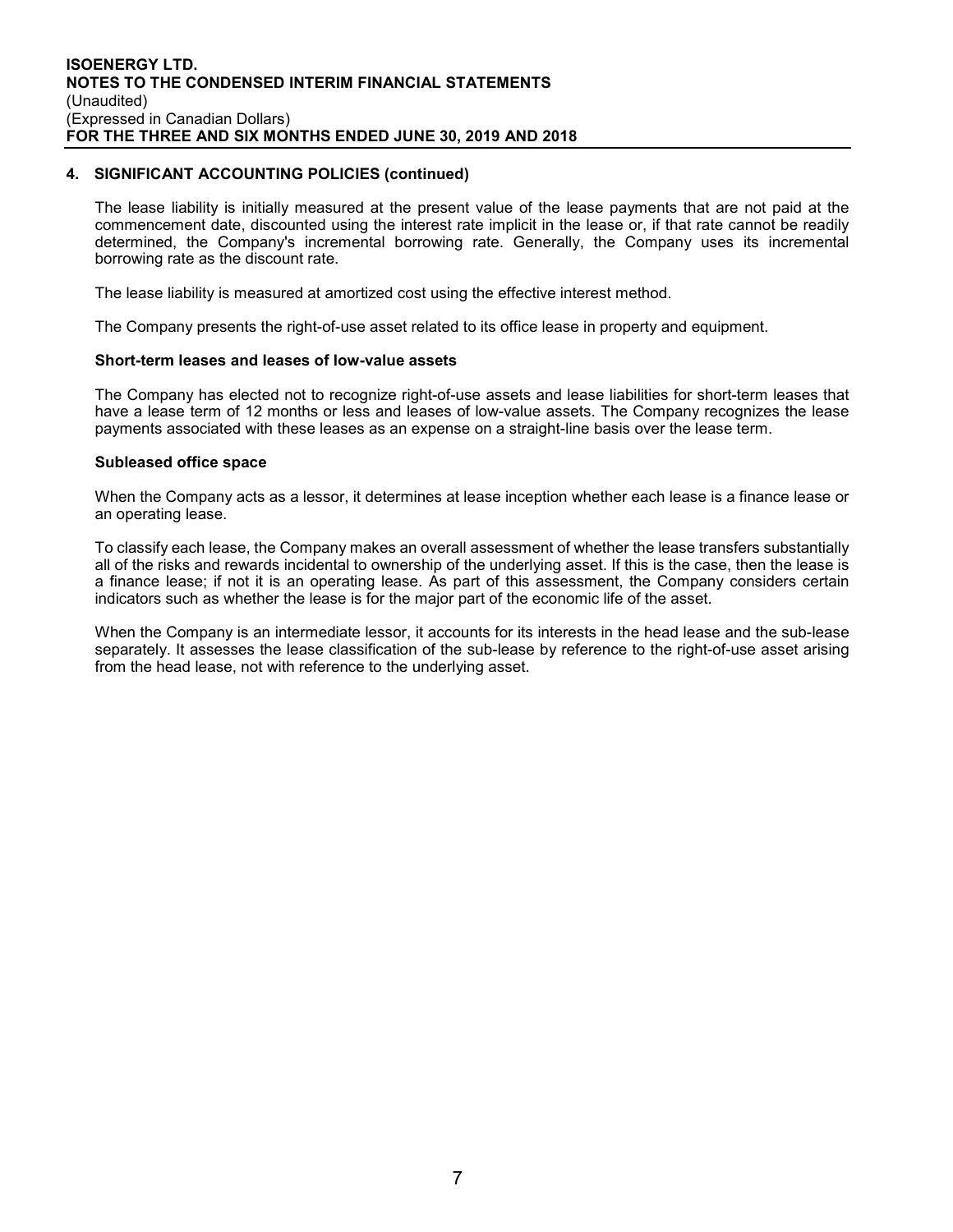# **5. PROPERTY AND EQUIPMENT**

The following is a summary of the carrying values of equipment:

|                                                            |    | Right-of-<br>use asset | Computing<br>equipment | <b>Software</b> | <b>Office</b><br><b>Field</b><br>furniture<br>equipment |          | <b>Total</b> |          |    |         |
|------------------------------------------------------------|----|------------------------|------------------------|-----------------|---------------------------------------------------------|----------|--------------|----------|----|---------|
| Cost                                                       |    |                        |                        |                 |                                                         |          |              |          |    |         |
| Balance, January 1, 2018<br>and December 31, 2018          | \$ |                        | \$12,350               | \$64,947        |                                                         | \$27,092 |              | \$13,103 | S  | 117,492 |
| Additions                                                  |    |                        |                        |                 |                                                         | 14,336   |              |          |    | 14,336  |
| Asset recognized on adoption<br>of IFRS 16 (Notes 4 and 7) |    | 259,512                |                        |                 |                                                         | -        |              | ٠        |    | 259,512 |
| <b>Balance, June 30, 2019</b>                              | \$ | 259,512                | \$12,350               | \$64,947        |                                                         | \$41,428 |              | \$13,103 | \$ | 391,340 |
| <b>Accumulated depreciation</b>                            |    |                        |                        |                 |                                                         |          |              |          |    |         |
| Balance, January 1, 2018                                   | \$ |                        | \$<br>9,514            | \$43,849        | \$                                                      | 7,586    | \$           | 3,963    | \$ | 64,912  |
| Depreciation                                               |    |                        | 2,836                  | 11,156          |                                                         | 6,458    |              | 3,932    |    | 24,382  |
| Balance, December 31, 2018                                 |    |                        | 12,350                 | 55,005          |                                                         | 14,044   |              | 7,895    |    | 89,294  |
| Depreciation                                               |    | 29,398                 | -                      | 2,485           |                                                         | 1,501    |              | 947      |    | 34,331  |
| <b>Balance, June 30, 2019</b>                              | \$ | 29,398                 | \$12,350               | \$57,490        |                                                         | \$15,545 | \$           | 8,842    | \$ | 123,625 |
|                                                            |    |                        |                        |                 |                                                         |          |              |          |    |         |
| Net book value:                                            |    |                        |                        |                 |                                                         |          |              |          |    |         |
| Balance, December 31, 2018                                 | \$ |                        | \$                     | \$<br>9,942     |                                                         | \$13,048 | S.           | 5,208    | \$ | 28,198  |
| <b>Balance, June 30, 2019</b>                              | S  | 230,114                | \$                     | \$<br>7,457     |                                                         | \$25,883 | \$           | 4,261    |    | 267,715 |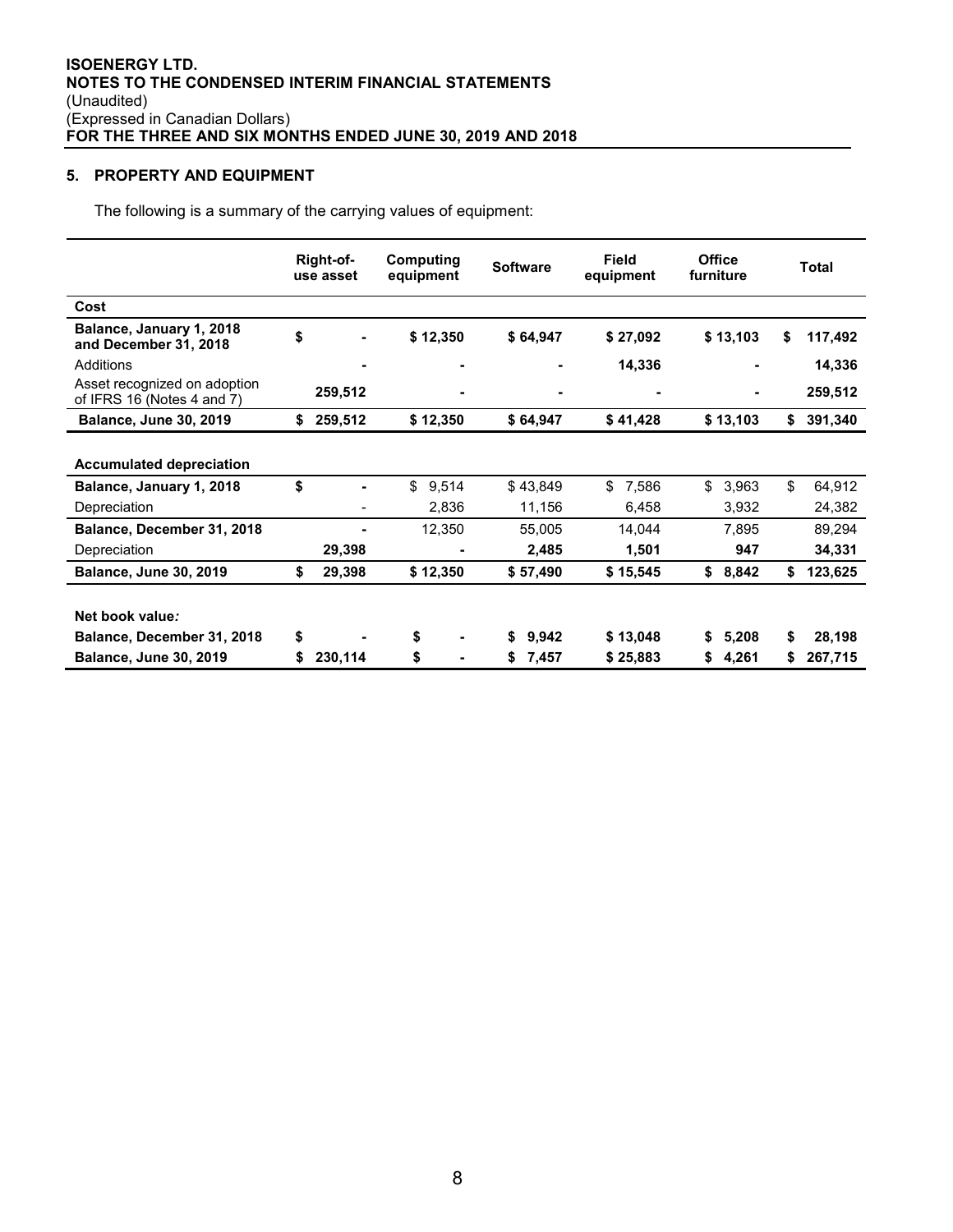## **6. EXPLORATION AND EVALUATION ASSETS**

The following is a summary of the carrying value of the acquisition costs and expenditures on the Company's exploration and evaluation assets:

|                             | <b>Note</b> | For the six months<br>ended June 30, 2019 |            | For the year ended<br>December 31, 2018 |            |  |
|-----------------------------|-------------|-------------------------------------------|------------|-----------------------------------------|------------|--|
| <b>Acquisition costs:</b>   |             |                                           |            |                                         |            |  |
| Balance, opening            |             | \$                                        | 35,284,839 | \$                                      | 33,398,942 |  |
| Additions                   | a,b,c       |                                           | 3,767      |                                         | 1,885,897  |  |
| Balance, closing            |             | \$                                        | 35,288,606 | \$                                      | 35,284,839 |  |
| Deferred exploration costs: |             |                                           |            | \$                                      | 5,666,863  |  |
| Balance, opening            |             | \$                                        | 8,188,403  |                                         |            |  |
| Additions:                  |             |                                           | 1,124,574  |                                         | 1,103,960  |  |
| Drilling                    |             |                                           |            |                                         |            |  |
| Geological and geophysical  |             |                                           | 319,745    |                                         | 152,007    |  |
| Labour and wages            |             |                                           | 300,960    |                                         | 693,611    |  |
| Share-based compensation    |             |                                           | 56,199     |                                         | 235,852    |  |
| Geochemistry and assays     |             |                                           | 99,239     |                                         | 104,217    |  |
| Camp costs                  |             |                                           | 447,624    |                                         | 142,069    |  |
| Travel and other            |             |                                           | 50,786     |                                         | 89,824     |  |
| <b>Total additions</b>      |             | \$                                        | 2,399,127  | \$                                      | 2,521,540  |  |
| Balance, closing            |             | \$                                        | 10,587,530 | \$                                      | 8,188,403  |  |
| Total costs, closing        |             | \$                                        | 45,876,136 | \$                                      | 43,473,242 |  |

All claims are subject to minimum expenditure commitments. The Company expects to incur the minimum expenditures to maintain the claims.

## **(a) Geiger property**

On March 29, 2018, the Company expanded the Geiger property in the Eastern Athabasca Basin of Saskatchewan with the acquisition of 33 claims comprised of 6,800 hectares in the Dawn Lake North Block which is contiguous with the Company's Geiger property acquired in 2017. The combined set of claims are referred to as Geiger henceforth. The Company acquired the claims in exchange for 3,330,000 common shares of the Company (at \$0.385 per common share or \$1,282,050) and cash of \$200,000.

## **(b) Larocque East**

On May 9, 2018, the Company acquired a 100% interest in 6 mineral claims constituting the 3,200-hectare Larocque East property in the Eastern Athabasca Basin of Saskatchewan, in exchange for \$20,000 in cash and 1,000,000 common shares valued at \$0.35 per common share or \$350,000.

## **(c) New claim staking**

During the first quarter of 2018, the Company spent \$19,383 to acquire, through staking, a new 100% owned uranium exploration property called Whitewater in the Eastern Athabasca Basin of Saskatchewan. IsoEnergy has also staked additional claims in 2018 that have been allocated to the Geiger property. The total area of all new claims combined was 25,966 hectares.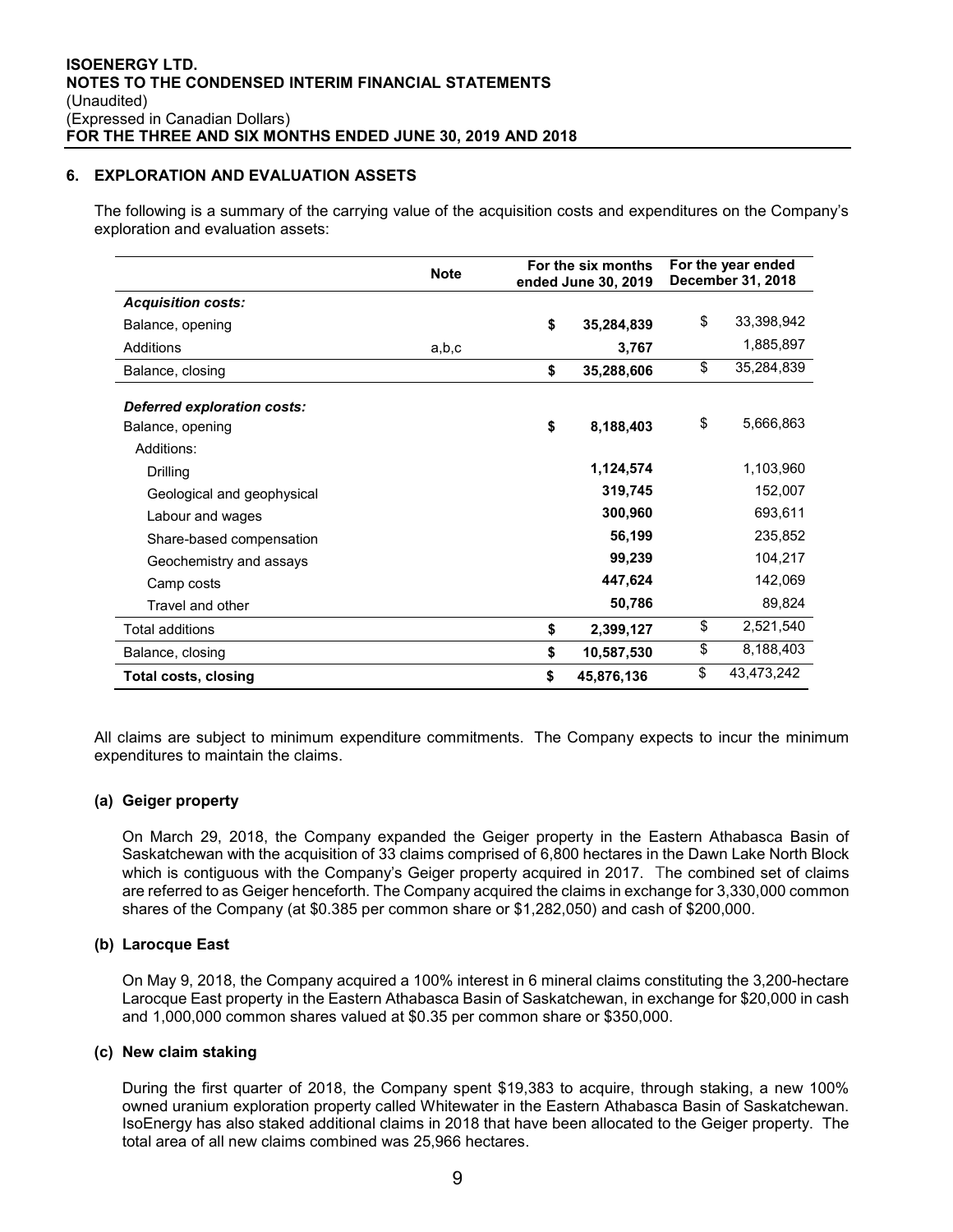# **7. LEASE LIABILITY**

| Lease liability recognized on adoption of IFRS 16 on January 1, 2019 | S | 259.512   |
|----------------------------------------------------------------------|---|-----------|
| Interest on lease liability                                          |   | 6.318     |
| Payments                                                             |   | (30, 375) |
| Lease liability, June 30, 2019                                       |   | 235,455   |
| Less Current portion                                                 |   | (65, 211) |
| Long-term lease liability                                            |   | 170.244   |

On January 1, 2019 the Company adopted IFRS 16 – Leases retrospectively with the cumulative effect on initially applying the standard recognized at the date of initial application (see Note 4).

The lease is for an office space lease that extends to May 31, 2023. The discount rate applied to the lease is 5%. See Note 5 for information related to the leased asset. In addition to the lease payments the Company pays approximately \$47,000 annually related to operating costs and realty taxes of the leased office space. This amount is reassessed annually based on actual costs incurred.

IsoEnergy has a Facilities and Shared Services Agreement ("**NxGold Agreement**") with NxGold Ltd. ("**NxGold**"), a related company. IsoEnergy sub-leases approximately 50% of its office space to NxGold in exchange for \$2,500 per month. The NxGold Agreement can be terminated with 30-days' notice but is expected to be renewed for the term of the lease. The Company accounts for the sublease as an operating lease with amounts received from NxGold recognized as rental income from January 1, 2019. In the comparative period, amounts received were netted against the related office and administrative expense.

Minimum future lease payments are as follows:

| 2019 | \$<br>31.839 |
|------|--------------|
| 2020 | 66.745       |
| 2021 | 66,745       |
| 2022 | 66.745       |
| 2023 | 27,810       |
|      | \$259,884    |

In addition to the leased asset above, the Company engages a drilling company to carry out its drilling programs on its exploration and evaluation properties. The drilling company provides all required equipment. These contracts are short-term, and the Company has elected not to apply the recognition and measurement requirements of IFRS 16 to them. Payments to the drilling company in the six months ended June 30, 2019 were \$856,008.

## **8. COMMITMENTS**

The Company has raised funds through the issuance of flow-through shares. Based on Canadian tax law, the Company is required to spend this amount on eligible exploration expenditures by December 31 of the year after the year in which the shares were issued.

The premium received for a flow-through share, which is the price received for the share in excess of the market price of the share, is recorded as a flow-through share premium liability. This liability is subsequently reduced when the required exploration expenditures are made, on a pro rata basis, and accordingly, a recovery of flowthrough premium is then recorded as a reduction in the deferred tax expense to the extent that deferred income tax assets are available.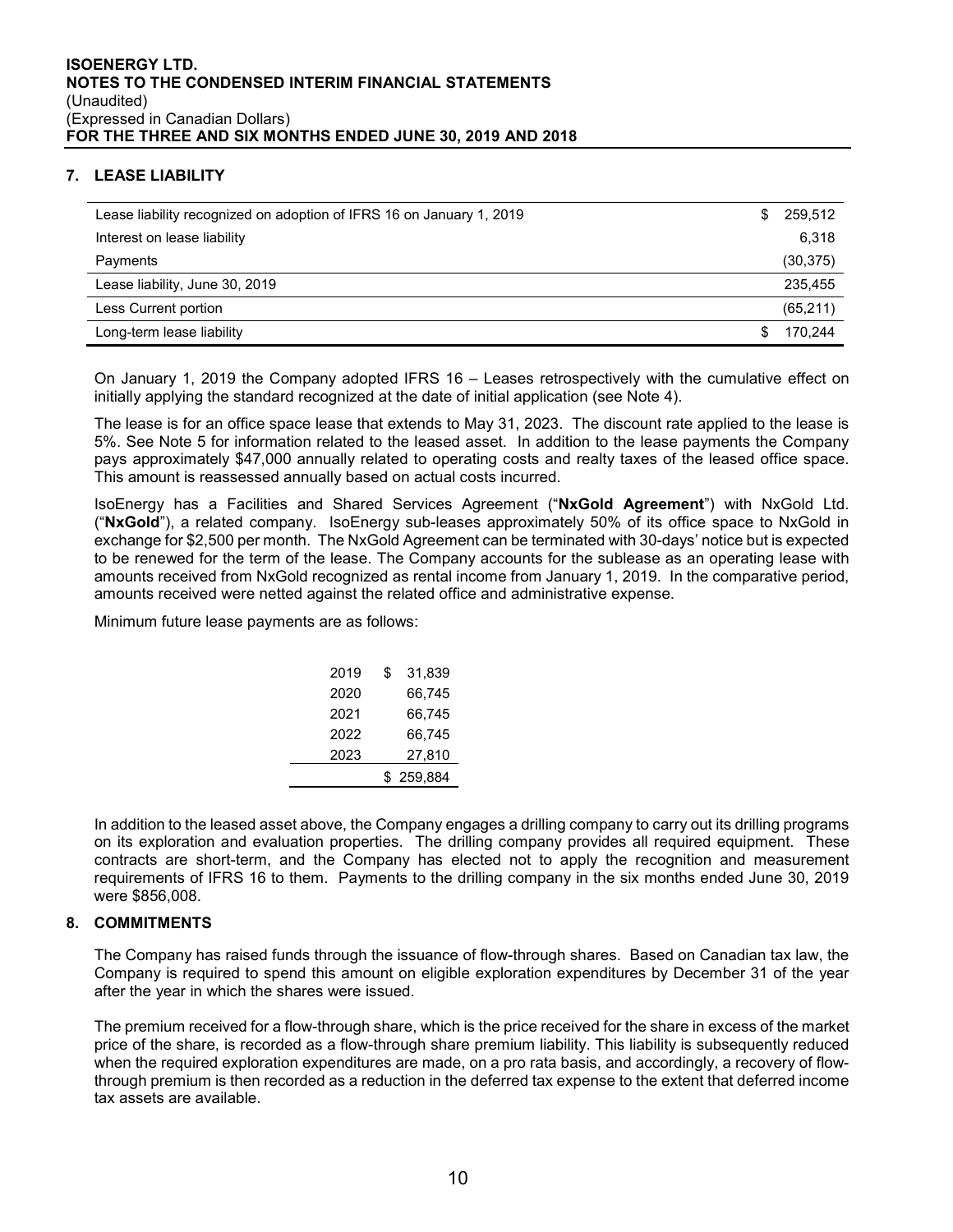## **8. COMMITMENTS (continued)**

As of June 30, 2019, the Company is obligated to spend \$1,774,993 on eligible exploration expenditures by the end of 2019. As the commitment is satisfied, the remaining balance of the flow-through premium liability is derecognized.

The flow-through share premium liability is comprised of:

|                                                                                                                | For the six months ended | June 30, 2019 | For the year ended<br>December 31, 2018 |
|----------------------------------------------------------------------------------------------------------------|--------------------------|---------------|-----------------------------------------|
| Balance, opening                                                                                               |                          | 550.392       | 109.251                                 |
| Liability incurred on flow-through shares issued<br>Settlement of flow-through share liability on expenditures |                          |               | 784.892                                 |
| made                                                                                                           |                          | (308, 227)    | (343, 751)                              |
| Balance, closing                                                                                               |                          | 242.166       | 550,392                                 |

## **9. INCOME TAXES**

Deferred income tax recovery (expense) comprises:

|                                                                    |   | For the three months ended<br>June 30 |    |           | For the six months ended<br>June 30 |            |   |           |
|--------------------------------------------------------------------|---|---------------------------------------|----|-----------|-------------------------------------|------------|---|-----------|
|                                                                    |   | 2019                                  |    | 2018      |                                     | 2019       |   | 2018      |
| Deferred income taxes related to operations                        | S | 101.275                               | S  | 87.781    | S.                                  | 212.647    | S | 193.258   |
| Flow-through renunciation<br>Release of flow-through share premium |   | (229, 253)                            |    | (96, 184) |                                     | (610, 408) |   | (302,060) |
| liability                                                          |   | 115.844                               |    | 71,008    |                                     | 308,346    |   | 162,375   |
|                                                                    | S | (12, 134)                             | \$ | 62.605    | S                                   | (89, 415)  |   | 53,573    |

In the three and six months ended June 30, 2019 the Company incurred \$849,531 and \$2,261,215 respectively, (2018 - \$356,234 and \$1,118,738, respectively) eligible exploration expenditures in respect of its flow-through share commitments (Note 8). A deferred income tax expense is recognized due to the taxable temporary difference arising from capitalized exploration and evaluation assets with no tax basis as a result of the renunciation of the tax attributes to the investors in the flow-through shares.

## **10. SHARE CAPITAL**

**Authorized Capital** - Unlimited number of common shares with no par value.

**Issued** 

There were no shares issued in the six months ended June 30, 2019.

For the year ended December 31, 2018:

(a) On March 29, 2018, the Company issued 3,330,000 common shares valued at \$1,282,050 to expand the Geiger property (see Note 6(a)).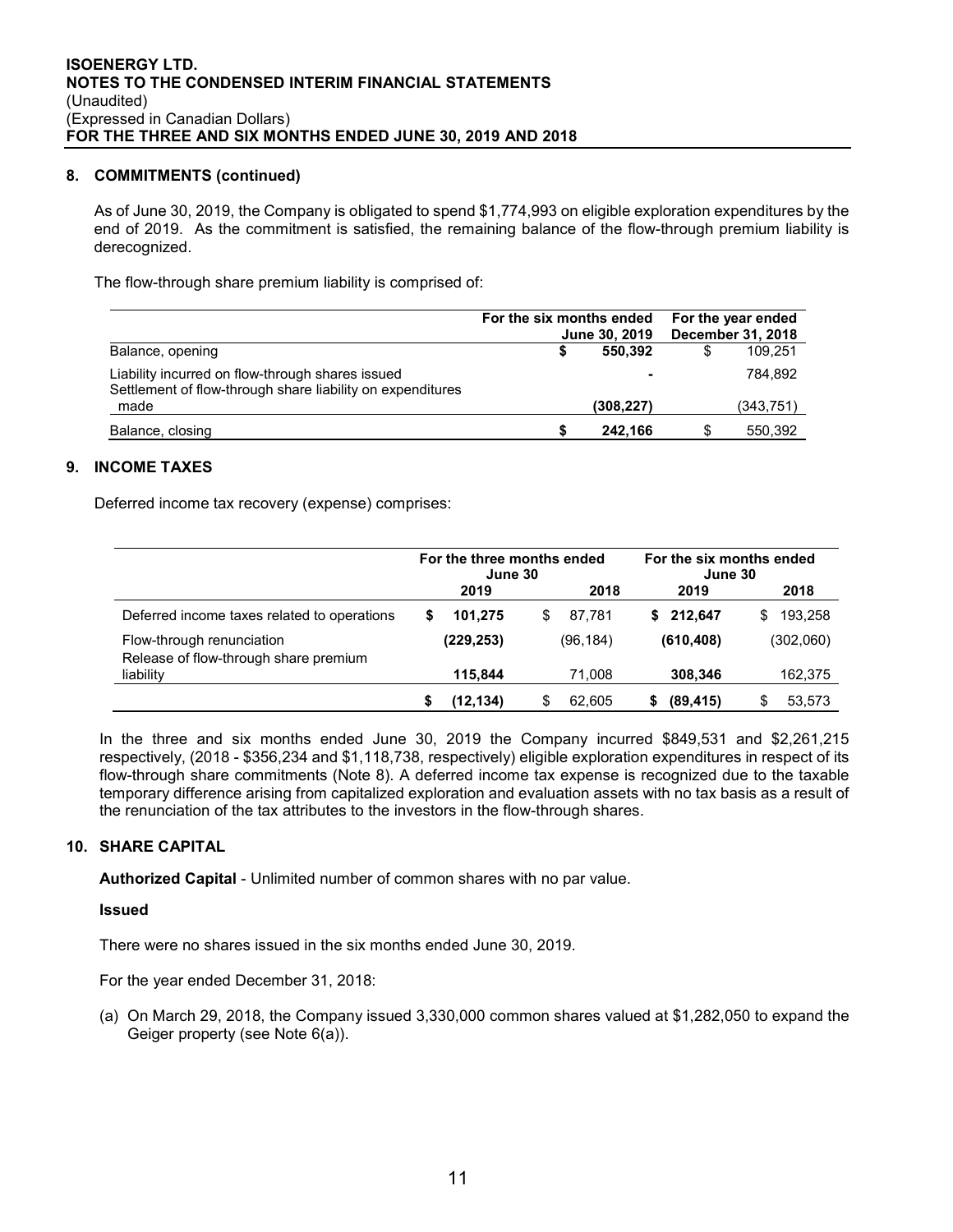## **10. SHARE CAPITAL (continued)**

- (b) On April 19, 2018, the Company closed a flow through and non-flow through non-brokered private placement. The Company issued 1,675,000 flow-through units (the "**FT Units**") at \$0.54 per FT Unit and 3,125,520 non flow-through units (the "**Units**") at \$0.40 per Unit raising aggregate gross proceeds of \$2,154,708. Each FT Unit consisted of one flow-through common share and one-half of a share purchase warrant (each whole warrant, a "**Warrant**"), with each Warrant entitling the holder to purchase an additional common share for a period of three years at an exercise price of \$0.60. Each Unit consisted of one nonflow through common share and one-half of a Warrant. Share issuance costs were \$30,304, net of \$11,209 of tax. The Warrants were valued using the residual method, whereby the proceeds received (net of the flow-through premium) in excess of the fair value of the share amounting to \$192,021 was allocated to the warrant and included in the Warrant reserve account in Equity.
- (c) On May 3, 2018, the Company issued 1,000,000 common shares valued at \$350,000 to acquire the Larocque East exploration property (see Note 6(b))
- (d) On December 20, 2018, the Company issued 9,173,200 flow-through shares (the "**FT Shares**") at a price of \$0.44 per FT Share for aggregate gross proceeds of \$4,036,208 and 3,999,600 non flow-through common shares (the "**Common Shares**") at a price of \$0.38 per Common Share for gross proceeds of \$1,519,848. Share issuance costs were \$396,772, net of \$104,618 of tax. Share issuance costs includes \$113,916 related to 553,548 brokers' warrants which were valued using the Black-Scholes model with a corresponding amount added to the Warrant reserve account in Equity.

## **Stock Options**

Pursuant to the Company's stock option plan, directors may, from time to time, authorize the issuance of options to directors, officers, employees and consultants of the Company, enabling them to acquire up to 10% of the issued and outstanding common shares of the Company. The options can be granted for a maximum term of 10 years and are subject to vesting provisions as determined by the Board of Directors of the Company.

Stock option transactions and the number of stock options outstanding on the dates set forth below are summarized as follows:

|                               | <b>Number of options</b> | <b>Weighted average</b><br>exercise price per<br>share |
|-------------------------------|--------------------------|--------------------------------------------------------|
| Outstanding January 1, 2018   | 4,075,000                | 1.00<br>SS.                                            |
| Granted                       | 2,860,000                | 0.42<br>S                                              |
| Forfeited or cancelled        | (615,000)                | \$0.97                                                 |
| Outstanding December 31, 2018 | 6,320,000                | 0.74<br>S                                              |
| Granted                       | 100,000                  | \$0.50                                                 |
| Outstanding June 30, 2019     | 6,420,000                | 0.74<br>\$.                                            |
| Number of options exercisable | 4,598,321                | 0.87<br>\$                                             |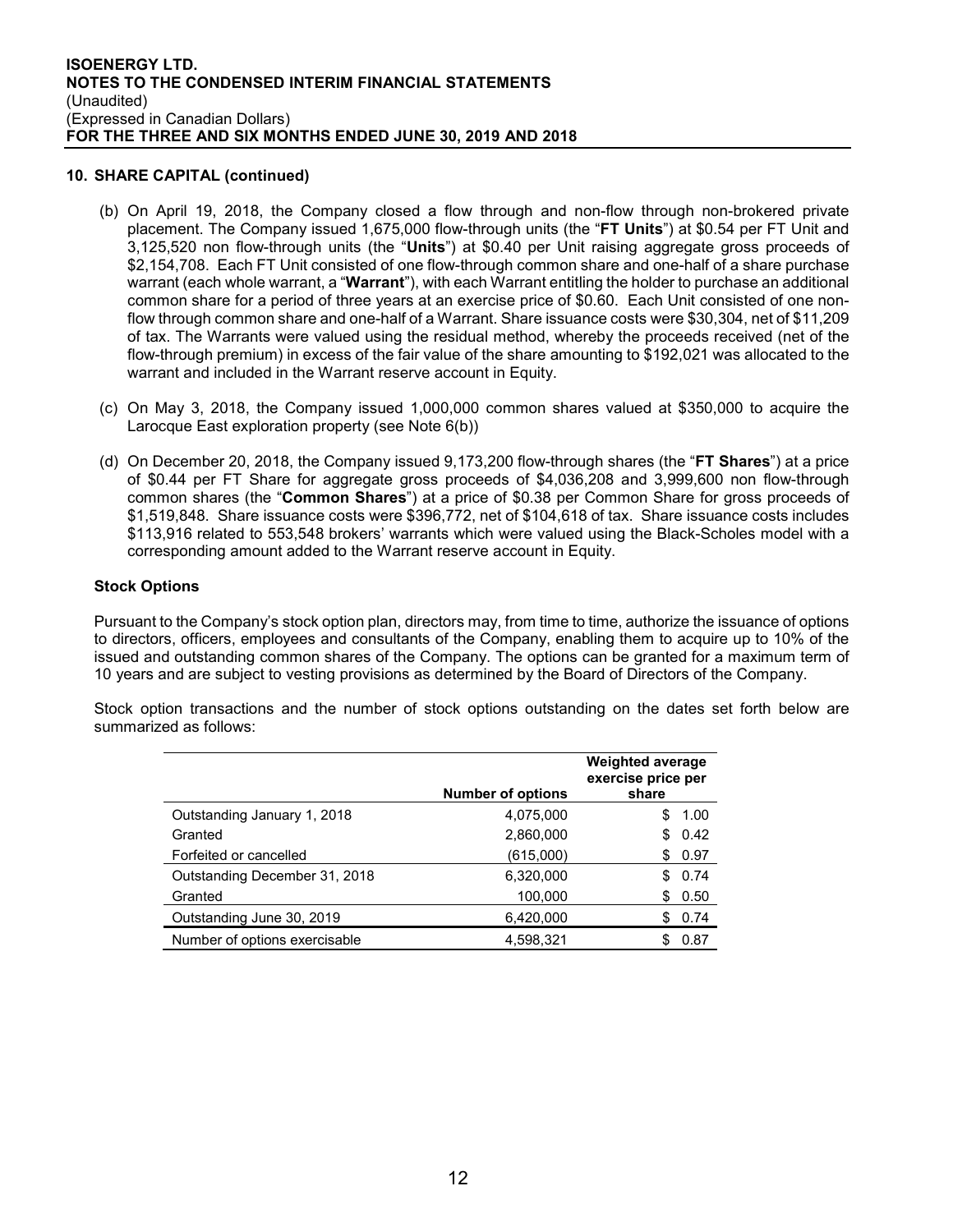## **10. SHARE CAPITAL (continued)**

As at June 30, 2019, the Company has stock options outstanding and exercisable as follows:

| Number of | <b>Exercise</b><br>price per | Number of<br>options | <b>Exercise</b><br>price per |         | Remaining<br>contractual |                    |
|-----------|------------------------------|----------------------|------------------------------|---------|--------------------------|--------------------|
| options   | option                       | exercisable          | option                       | Vestina | life (years)             | <b>Expiry date</b> |
| 3,100,000 | \$1.00                       | 3.100.000            | \$1.00                       |         | 2.32                     | October 25, 2021   |
| 100.000   | \$1.00                       | 100.000              | \$1.00                       |         | 2.32                     | October 24, 2021   |
| 250,000   | \$1.00                       | 250.000              | \$1.00                       |         | 2.52                     | January 4, 2022    |
| 50,000    | \$1.00                       | 50.000               | \$1.00                       | (i)     | 2.90                     | May 25, 2022       |
| 400.000   | \$0.57                       | 266.663              | \$0.57                       | (i)     | 3.53                     | January 8, 2023    |
| 1,080,000 | \$0.36                       | 359.996              | \$0.36                       | (i)     | 4.08                     | July 30, 2023      |
| 40.000    | \$0.36                       | 30,000               | \$0.36                       | (ii)    | 4.08                     | July 30, 2023      |
| 1,250,000 | \$0.42                       | 416.662              | \$0.42                       | (i)     | 4.50                     | December 28, 2023  |
| 50,000    | \$0.42                       | 25,000               | \$0.42                       | (ii)    | 4.50                     | December 28, 2023  |
| 100.000   | \$0.50                       | -                    | \$0.50                       | (ii)    | 4.94                     | June 5, 2024       |
| 6,420,000 | \$0.74                       | 4.598.321            | \$0.87                       |         |                          |                    |

1/3 annually with 1/3 vesting immediately

(ii) 25% quarterly starting one quarter after the grant date

The Company uses the Black-Scholes option pricing model to calculate the fair value of granted stock options. The model requires management to make estimates, which are subjective and may not be representative of actual results. Changes in assumptions can materially affect fair value estimates. The following weighted average assumptions were used to estimate the grant date fair values for the six months ended June 30, 2019:

| Expected stock price volatility                | 84%      |
|------------------------------------------------|----------|
| Expected life of options                       | 5 years  |
| Risk free interest rates                       | 1.30%    |
| Expected dividend yield                        | $0.00\%$ |
| Weighted average exercise price                | \$0.50   |
| Weighted average fair value per option granted | \$0.33   |

Share-based payments for options vested in the six months ended June 30, 2019 amounted to \$182,584 (2018 - \$309,023) of which \$126,385 (2018 - \$213,098) was expensed to the statement of loss and comprehensive loss, and \$56,199 (2018 - \$95,924) was capitalized to exploration and evaluation assets. Share-based payments for options vested in the three months ended June 30, 2019 amounted to \$90,983 (2018 - \$118,155), of which \$63,287 (2018 - \$79,496) was expensed to the statement of loss and comprehensive loss, and \$27,696 (2018 - \$38,659) was capitalized to exploration and evaluation assets. In addition, in the three and six months ended June 30, 2018 forfeitures of unvested options resulted in a reversal of \$96,202 of charges recorded in prior periods.

## **Warrants**

As of June 30, 2019, the Company has the following warrants outstanding:

| <b>Number of warrants</b><br><b>Expiry Date</b> |           | <b>Weighted average</b><br>exercise price per<br>share |  |  |
|-------------------------------------------------|-----------|--------------------------------------------------------|--|--|
| April 19, 2021                                  | 2.400.260 | 0.60<br>S.                                             |  |  |
| December 20, 2020                               | 553.548   | 0.38                                                   |  |  |
|                                                 | 2,953,808 | 0.56                                                   |  |  |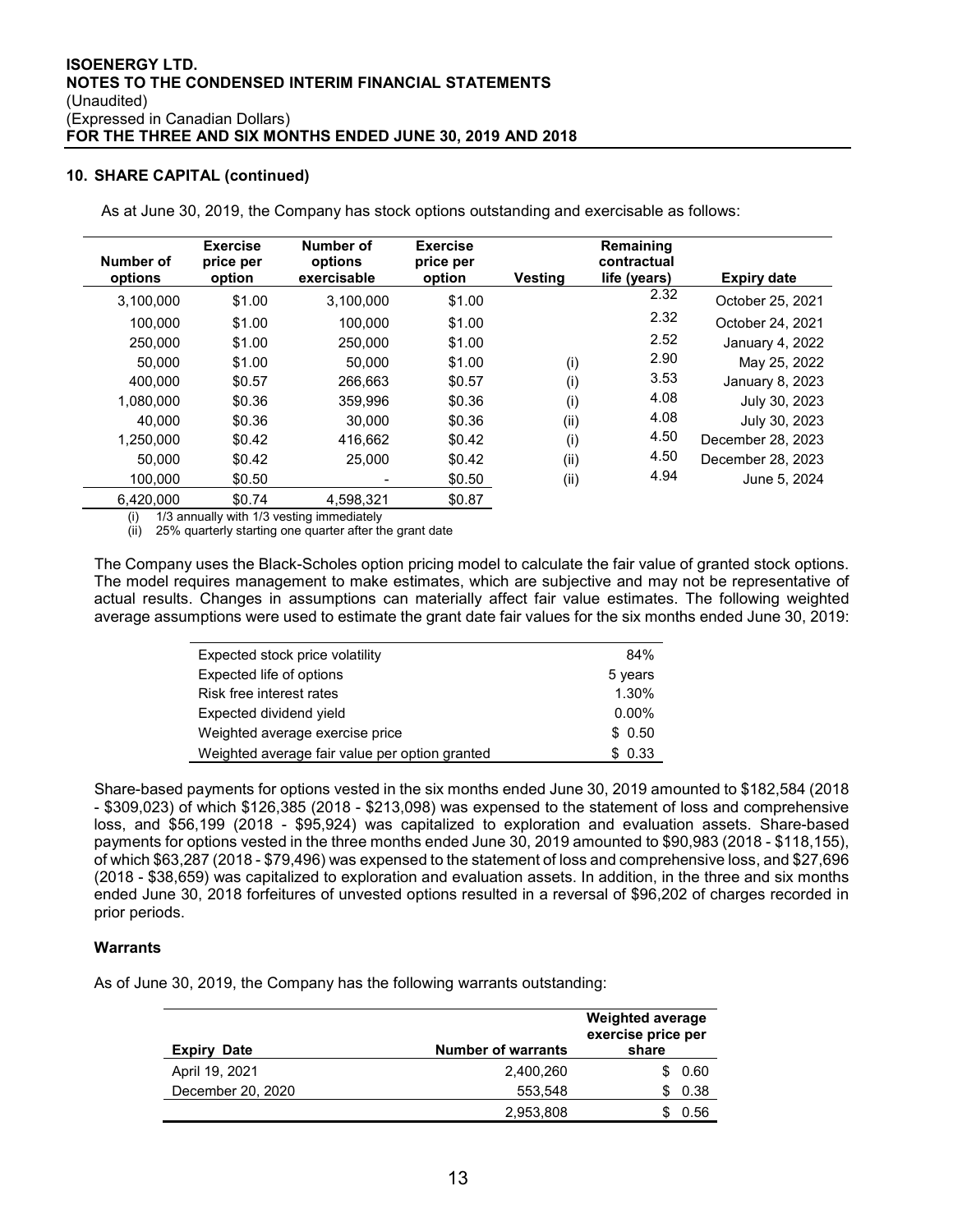## **11. RELATED PARTY TRANSACTIONS**

Key management personnel include those persons having authority and responsibility for planning, directing and controlling the activities of the Company as a whole. The Company has determined that key management personnel consists of executive and non-executive members of the Company's Board of Directors and corporate officers.

Remuneration attributed to key management personnel is summarized as follows:

| Six months ended June 30, 2019                              | <b>Short term</b><br>compensation | Share-based<br>compensation | Total         |  |
|-------------------------------------------------------------|-----------------------------------|-----------------------------|---------------|--|
| Expensed in the statement of loss and<br>comprehensive loss | 249.705<br>\$.                    | 114.387                     | 364.092<br>S. |  |
| Capitalized to exploration and evaluation assets            | 196.260                           | 19.591                      | 215,851       |  |
|                                                             | 445.965                           | 133.978                     | 579.943       |  |

| Six months ended June 30, 2018                              | <b>Short term</b><br>compensation |         | Share-based<br>compensation |         | Total |         |
|-------------------------------------------------------------|-----------------------------------|---------|-----------------------------|---------|-------|---------|
| Expensed in the statement of loss and<br>comprehensive loss |                                   | 249.300 |                             | 173.081 |       | 422,381 |
| Capitalized to exploration and evaluation assets            |                                   | 184.664 |                             | 72.494  |       | 257,158 |
|                                                             |                                   | 433.964 |                             | 245.575 |       | 679.539 |

As of June 30, 2019, \$12,500 (December 31, 2018 – nil) was included in accounts payable and accrued liabilities owing to directors and officers for compensation.

During the six months ended June 30, 2019, the Company leased equipment from NexGen for \$nil (2018 – \$6,297).

The Company charges office lease and administrative expenditures to NxGold, a company with officers and directors in common. During the six months ended June 30, 2019, office lease and administrative expenditures charged to NxGold amounted to \$53,066 (2018 – \$23,000). As at June 30, 2019, the Company was due nil from NxGold (December 31, 2018 - nil) related to office lease and administrative expenditures. As at June 30, 2019, IsoEnergy owes NxGold \$17,850 (December 31, 2018 – nil) related to leasehold improvements paid for by NxGold and recovered from the lessor.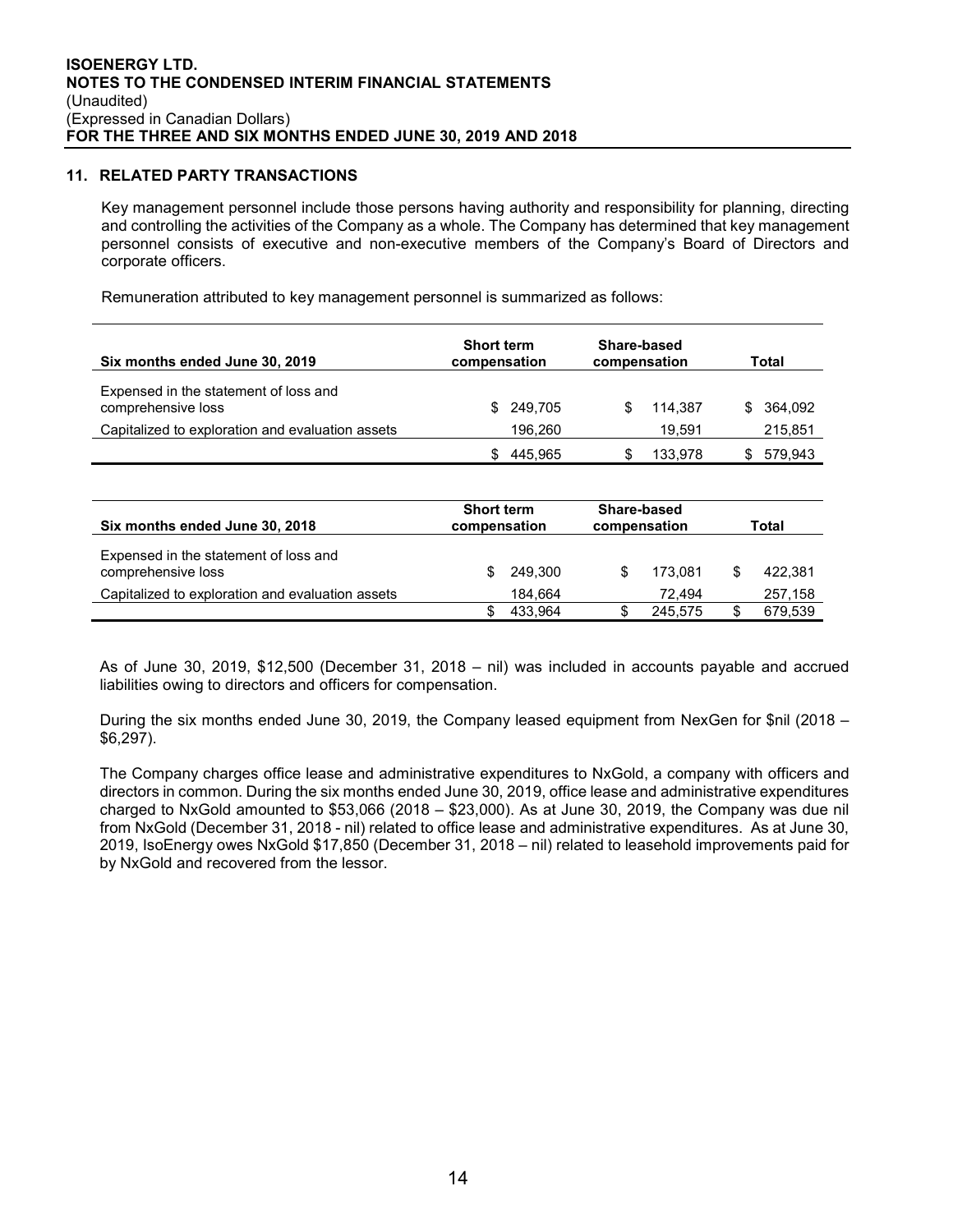## **12. CAPITAL MANAGEMENT**

The Company manages its capital structure and adjusts it, based on the funds available to the Company, in order to support the acquisition, exploration and evaluation of assets. The Board of Directors does not impose quantitative return on capital criteria for management, but rather relies on the expertise of the Company's management to sustain the future development of the business.

In the management of capital, the Company considers all types of equity and is dependent on third party financing, whether through debt, equity, or other means. Although the Company has been successful in raising funds to date, there is no assurance that the Company will be successful in obtaining required financing in the future or that such financing will be available on terms acceptable to the Company.

The properties in which the Company currently has an interest are in the exploration stage. As such the Company, has historically relied on the equity markets to fund its activities. The Company will continue to assess new properties and seek to acquire an interest in additional properties if it determines that there is sufficient geologic or economic potential and if it has adequate financial resources to do so.

Management reviews its capital management approach on an on-going basis and believes that this approach, given the relative size of the Company, is reasonable. The Company is not subject to externally imposed capital requirements. There were no changes in the Company's approach to capital management during the period.

## **13. FINANCIAL INSTRUMENTS**

The Company's financial instruments consist of cash, accounts receivable, accounts payable and accrued liabilities. The fair values of the Company's financial instruments approximate their carrying value, due to their short-term maturities or liquidity. The Company's cash and accounts receivable are classified at their amortized costs.

## **Financial instrument risk exposure**

As at June 30, 2019, the Company's financial instrument risk exposure and the impact thereof on the Company's financial instruments are summarized below:

## **(a) Credit Risk**

Credit risk is the risk that one party to a financial instrument will fail to discharge an obligation and cause the other party to incur a financial loss. As at June 30, 2019, the Company has cash on deposit with a large Canadian bank. Credit risk is concentrated as a significant amount of the Company's cash and cash equivalents is held at one financial institution. Management believes the risk of loss to be remote. The Company's accounts receivable consists of input tax credits receivable from the Government of Canada and interest accrued on cash equivalents. Accordingly, the Company does not believe it is subject to significant credit risk.

## **(b) Liquidity Risk**

Liquidity risk is the risk that an entity will encounter difficulty in raising funds to meet its obligations under financial instruments. The Company manages liquidity risk by maintaining sufficient cash balances. Liquidity requirements are managed based on expected cash flows to ensure that there is sufficient capital to meet short-term obligations. As at June 30, 2019, the Company had a working capital balance of \$3,090,151, including cash of \$3,448,058.